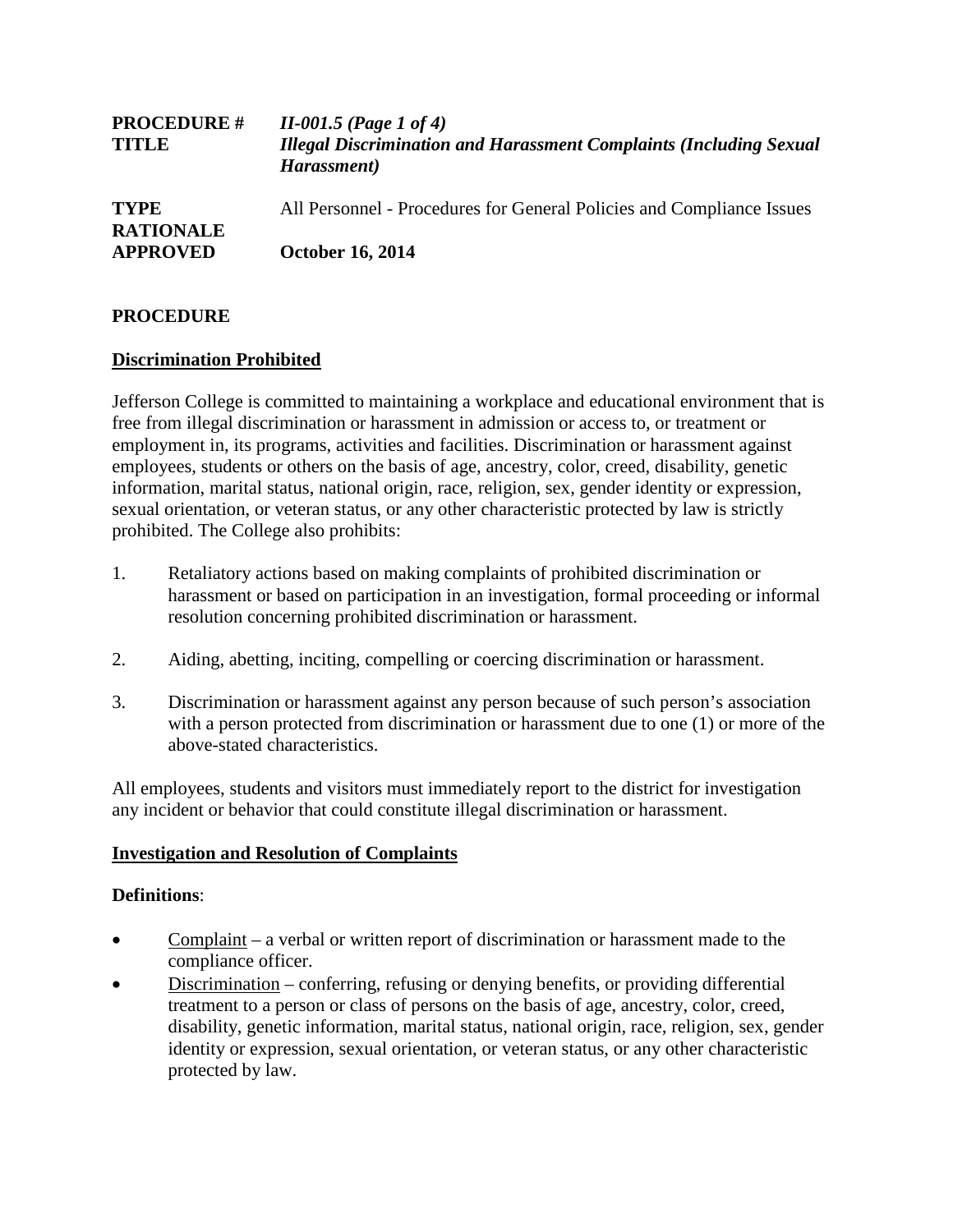# **PROCEDURE #** *II-001.5 (Page 2 of 4)* **TITLE** *Illegal Discrimination and Harassment Complaints (Including Sexual Harassment)*

- Harassment a form of discrimination, as defined above, that occurs when the school or work environment becomes permeated with intimidation, ridicule or insult that is sufficiently severe or pervasive enough that it unreasonably alters the employment or educational environment. Behaviors that could constitute illegal harassment include, but are not limited to, the following act if based on age, ancestry, color, creed, disability, genetic information, marital status, national origin, race, religion, sex, gender identity or expression, sexual orientation, or veteran status, or any other characteristic protected by law; graffiti; display of written material or pictures; name calling; slurs; jokes; gestures; threatening, intimidating or hostile acts; thefts; or damage to property.
- Sexual Harassment  $A$  form of discrimination, as defined above, on the basis of sex. Sexual harassment is unwelcome conduct that occurs when a) benefits or decisions are implicitly or explicitly conditioned upon submission to, or punishment is applied for refusing to comply with, unwelcome sexual advances, requests for sexual favors or conduct of a sexual nature; or b) the school or work environment permeated with intimidation, ridicule or insult that is based on sex or is sexual in nature and that is sufficiently severe or pervasive enough to alter the conditions of participation in the College's programs and activities or the conditions of employment. Sexual harassment may occur between members of the same or opposite sex.

Behaviors that could constitute sexual harassment include, but are not limited to:

- 1. Sexual advances and requests or pressure of any kind for sexual favors, activities or contact.
- 2. Conditioning grades, promotions, rewards or privileges on submission to sexual favors, activities or contact.
- 3. Punishing or reprimanding persons who refuse to comply with sexual requests, activities or contact.
- 4. Graffiti, name calling, slurs, jokes, gestures or communications of a sexual nature or based on sex.
- 5. Physical contact or touching of a sexual nature, including touching of intimate parts and sexually motivated or inappropriate patting, pinching or rubbing.

# **Compliance Officers**

The Board of Trustees designates the following individuals to act as the College's compliance officers:

> *For Employees: For Students:* Jefferson College Jefferson College 1000 Viking Drive 1000 Viking Drive Hillsboro, MO 63050 Hillsboro, MO 63050 Phone: 636-481-3157 636-481-3258

Director of Human Resources Director of Student Compliance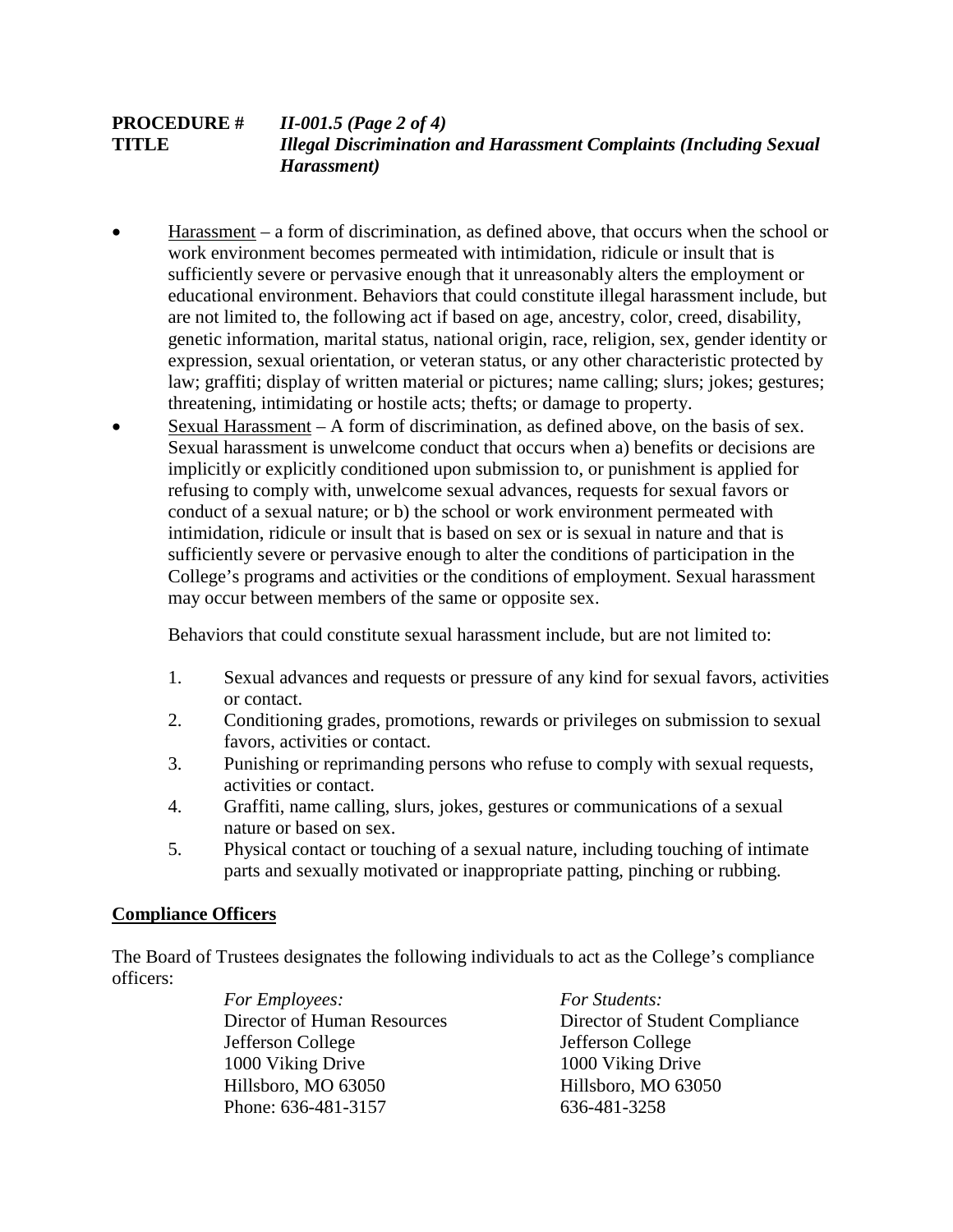# **PROCEDURE #** *II-001.5 (Page 3 of 4)* **TITLE** *Illegal Discrimination and Harassment Complaints (Including Sexual Harassment)*

The compliance officer will:

- 1. Coordinate compliance with this policy and the law.
- 2. Receive all complaints regarding discrimination and harassment at the College.
- 3. Serve as College's contact person for compliance with discrimination laws.
- 4. Investigate or assign persons to investigate complaints; monitor the status of complaints; and recommend consequences.
- 5. Seek legal advice when necessary to enforce this policy.
- 6. Report to the College President and the Board of Trustees aggregate information regarding the number and frequency of complaints and compliance with this policy.
- 7. Make recommendations regarding the implementation of this policy.
- 8. Coordinate and institute training programs for district staff and supervisors as necessary to meet the goals of this policy, including instruction in recognizing behavior that constitutes discrimination and harassment.
- 9. Perform other duties as assigned by the College President.

# **Complaint Process**

Except as stated below, employees who believe that they have been victims of illegal discrimination or harassment may file a formal complaint with the Director of Human Resources. Students may file a formal complaint with the Director of Student Compliance. All complaints will be promptly investigated.

Employee complaints of disability discrimination should be filed and handled pursuant to Procedure #II-003.2. Student complaints of disability discrimination should be filed and processed pursuant to Procedure #VII-010.

# **Procedure for Investigation of Complaints**

The compliance officer or his/her designee will promptly investigate all complaints. All persons are required to cooperate fully in the investigation. The compliance officer or other designated investigator may utilize an attorney or other professionals to conduct the investigation.